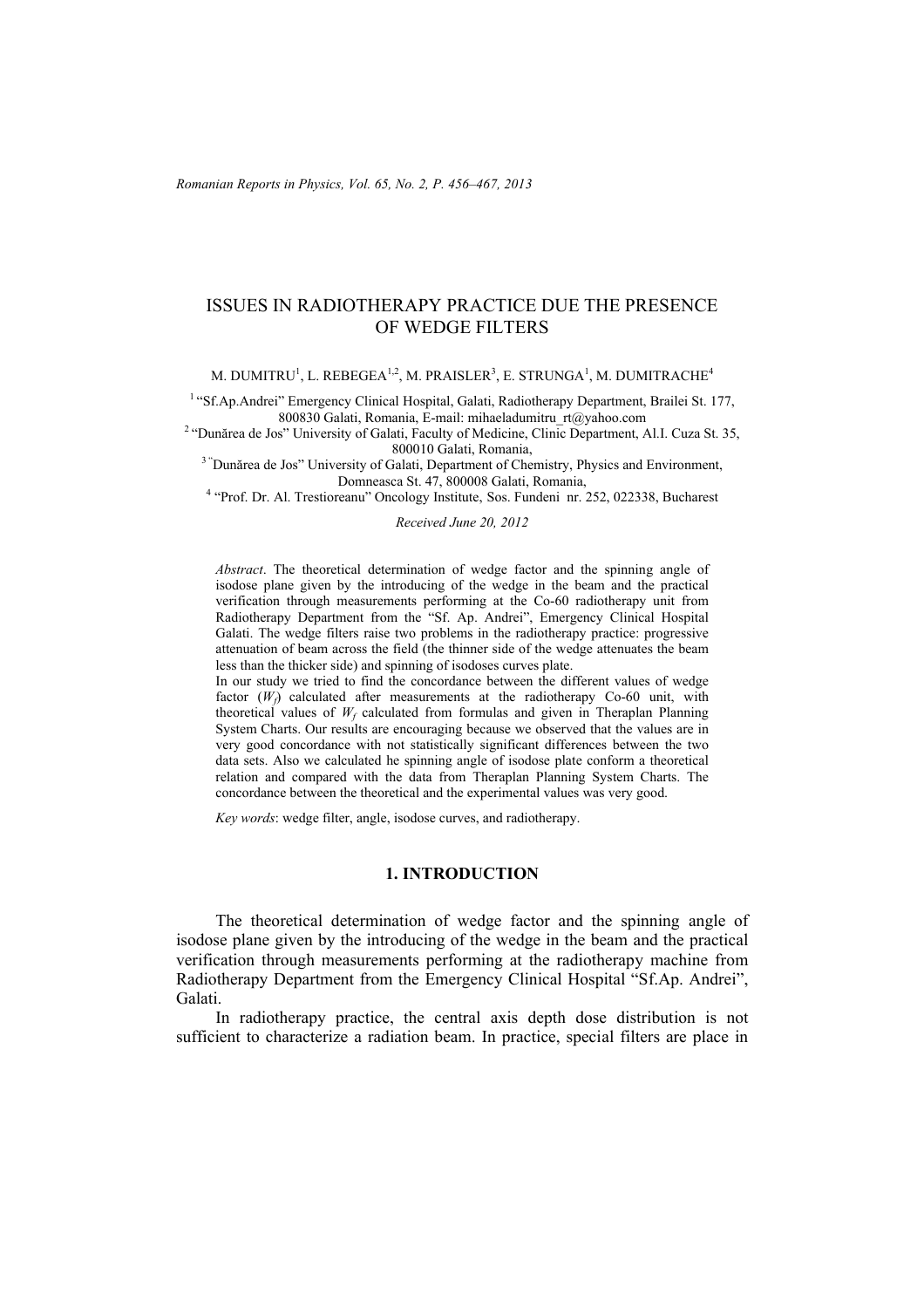the path of the beam in order to modify the isodose distribution. The most frequently used are the wedge filters, which raise two problems in the radiotherapy practice: progressive attenuation of beam across the field (the thinner side of the wedge attenuates the beam less than the thicker side) and spinning of isodoses curves plate [1].

The volumetric or planar variations of absorbed dose are given by isodose curves. An isodose curve is the line passing through points of equal dose. In other words, the isodose curve represents the level of absorbed dose and, also is the expression of percentage of the dose at a reference point.

The isodose charts show important information about gamma – ray dose distribution. For <sup>60</sup>Co  $\gamma$  ray these might be: on the central axis of the beam, the beam is greatest for any depth, the dose rate decreases rapidly in the penumbra region (near the beam's edges) [2, 3].

These cause a progressive decrease of the beam intensity and the result is the tilt of isodose curve [1]. The wedge filter is made by material with high density (*e.g.* steel or lead), is mounted on a special tray and can be placed at a certain distance from de source in the beam. The wedge filter is characterized by the wedge angle and by the transmission factor [4].

There are more definitions of the wedge angle. One of them indicates that the angle through which an isodose curve is tilted at the central ray of a beam at a specified depth [4] or the wedge angle is defined as the angle between the wedge isodose lines and a line perpendicular to the central axis of the beam at a specific depth and for a specified filed size [5]. Other definition is: the wedge angle is the angle between the 50% isodose curve and the normal to the central axis. The depth specification is important because the degree of tilt changes with depth [6].

We made measurements for a radiotherapy  ${}^{60}Co$  unit, Theratron Elite 100 (Radiotherapy Department, Emergency Clinical Hospital, Galati). Depending of nature of target volume and irradiation geometry the spinning angle of isodose plate and the absorption factor of wedge filter have been calculated. It was used different wedges with the same angle  $(45^{\circ})$  but with different filter side for different irradiation field side and the experimental values have been compared with the calculated values.

#### **2. MATERIALS AND METHODS**

#### 2.1. THEORETICAL PRINCIPLE OF THE SPINNING ANGLE OF ISODOSE PLATE

The percent depth dose in M' point at the edge of the field so is not affected by wedge presence  $\overline{7}$ ] in the beam is:

$$
P_{M'} = \frac{T(S, h)}{T(S_0, h_0)} \left( \frac{D_C - h + h_0}{D_C} \right)^2.
$$
 (1)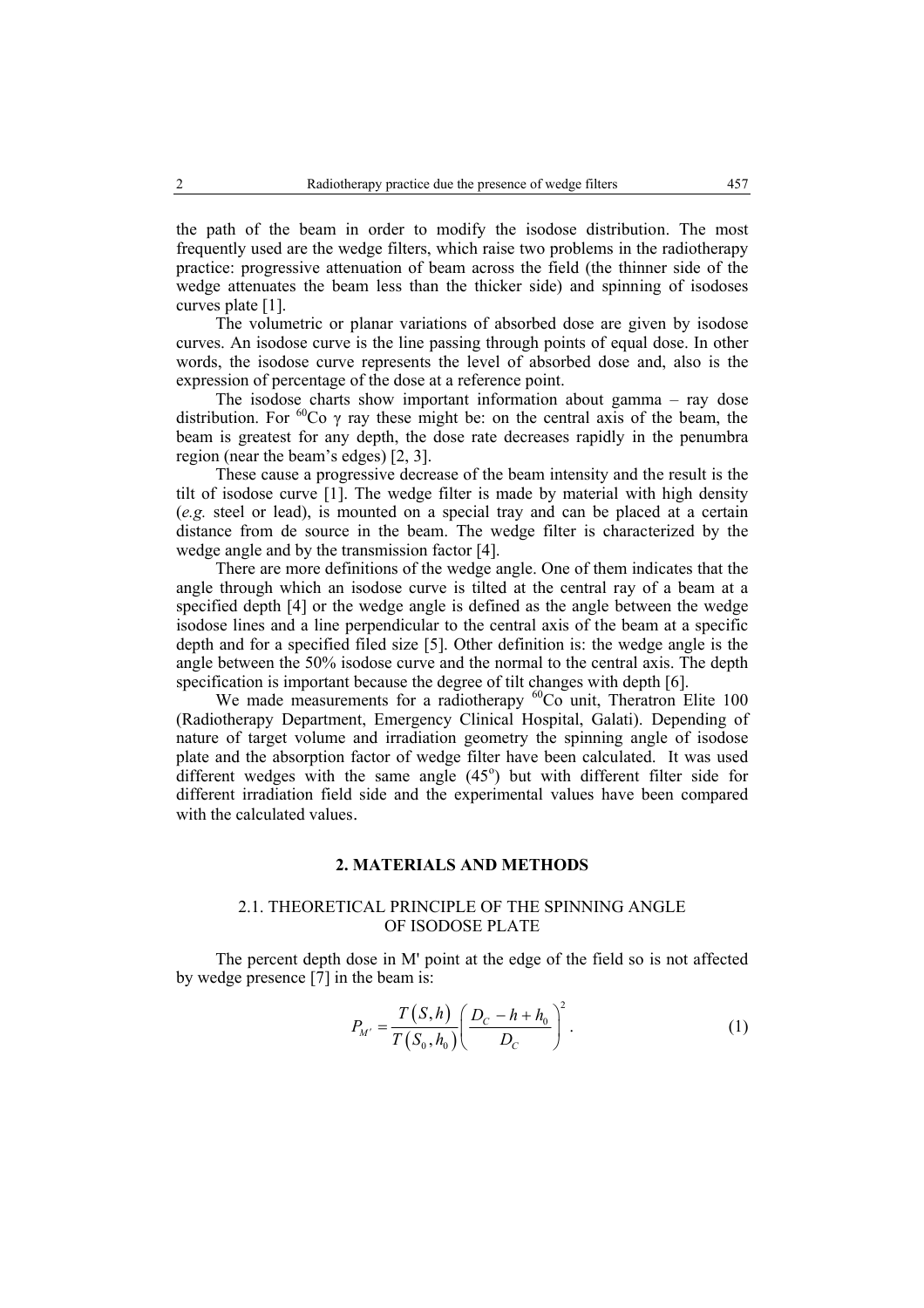The percent depth dose in A' point situated on the central axis, in the middle of field is:

$$
P_{A'} = \frac{T(S', h')}{T(S_0, h_0)} \left( \frac{D_C - h + h_0}{D_C - \Delta h} \right)^2 \varepsilon \cdot e^{-\mu x}, \tag{2}
$$

where  $\varepsilon$  is the supplementary attenuation induce by the wedge support;  $P_M'$  – percent depth dose in the point M';  $P_A'$  – percent depth dose in the point A'; *T* (*S*, *h*) – the tissue-air ratio at depth *h* for a square field on dimensions ( $S \times S$ ) at depth *h*;  $T(S_0, h_0)$  – the tissue-air ratio at depth  $h_0$  for a square field on dimensions  $(S_0 \times S_0)$  at depth *h*<sub>0</sub>; *D<sub>C</sub>* – evaluation point-source distance;  $\Delta h$  – depth *h* – source distance.



Fig. 1 – Irradiation's geometry; S – radioactive source position;  $\alpha$  – wedge angle;  $\mu$  – absorption coefficient of wedge material,  $\mu = 0.640 \text{ cm}^{-1}$ ;  $\mu$  – attenuation coefficient of irradiated medium – water equivalent soft tissue,  $\mu$ <sup>'</sup> = 0.063 cm<sup>-1</sup>; *a'* – irradiation field size; a – wedge length placed in beam;  $\theta$  – rotation angle of isodose plateau;  $D_w$  – wedge source distance;  $D_C$  – evaluation point-source distance.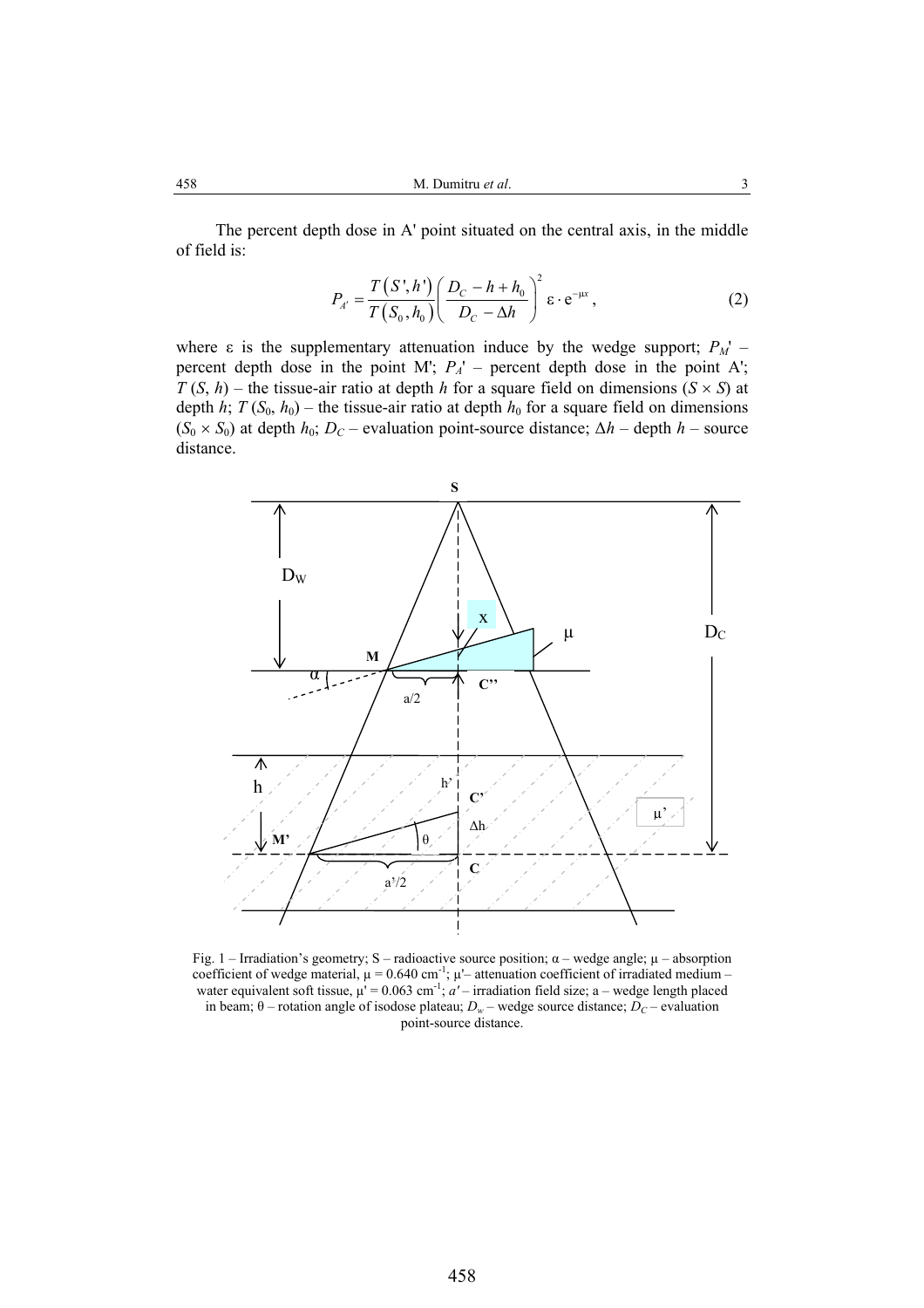Given the material that is made of, the wedge support induces a supplementary attenuation by so the  $\varepsilon \approx 1$ .

In the condition of the two points being on the same isodose, we are obtaining:

$$
P_M = P_A, \tag{3}
$$

$$
T(S,h) = \left(\frac{D_C}{D_C - \Delta h}\right)^2 \cdot T(S',h') \cdot \varepsilon \cdot e^{-\mu \cdot x}.
$$
 (4)

We also, consider the limit of small fields:

$$
T(S,h) = e^{-\mu'(h-h_0)}, \qquad (5)
$$

$$
T(S', h') = e^{-\mu'(h'-h_0)}.
$$
 (6)

Replacing the relation (5) into relation (4), we are obtaining:

$$
e^{-\mu^* \Delta h} = \left(\frac{D_C}{D_C - \Delta h}\right)^2 \cdot \varepsilon \cdot e^{-\mu \cdot x}.
$$
 (7)

We logarithm and develop in Mac Laurian serial, stopping at the first order terms, and with condition:  $\Delta h \ll D_C$ . Thus, we are obtaining:

$$
\ln\left(\frac{D_C}{D_C - \Delta h}\right)^2 = 2\ln\left(\frac{D_C}{D_C - \Delta h}\right) = 2\frac{\Delta h}{D_C},\tag{8}
$$

$$
-\mu' \Delta h = 2 \frac{\Delta h}{D_c} - \mu \cdot x + \ln \varepsilon,
$$
  
\n
$$
\varepsilon \approx 1, \ \ln \varepsilon \approx 0,
$$
\n(9)

$$
\Delta h \left( \mu' + \frac{2}{D_c} \right) = \mu \cdot x. \tag{10}
$$

From triangle similitude, ∆ SMC'' and ∆ SM'C, we can write:

$$
\frac{a}{2D_W} = \frac{a'}{2D_C} \Rightarrow \frac{a}{2} = \frac{a'}{2} \cdot \frac{D_W}{D_C}.
$$
\n(11)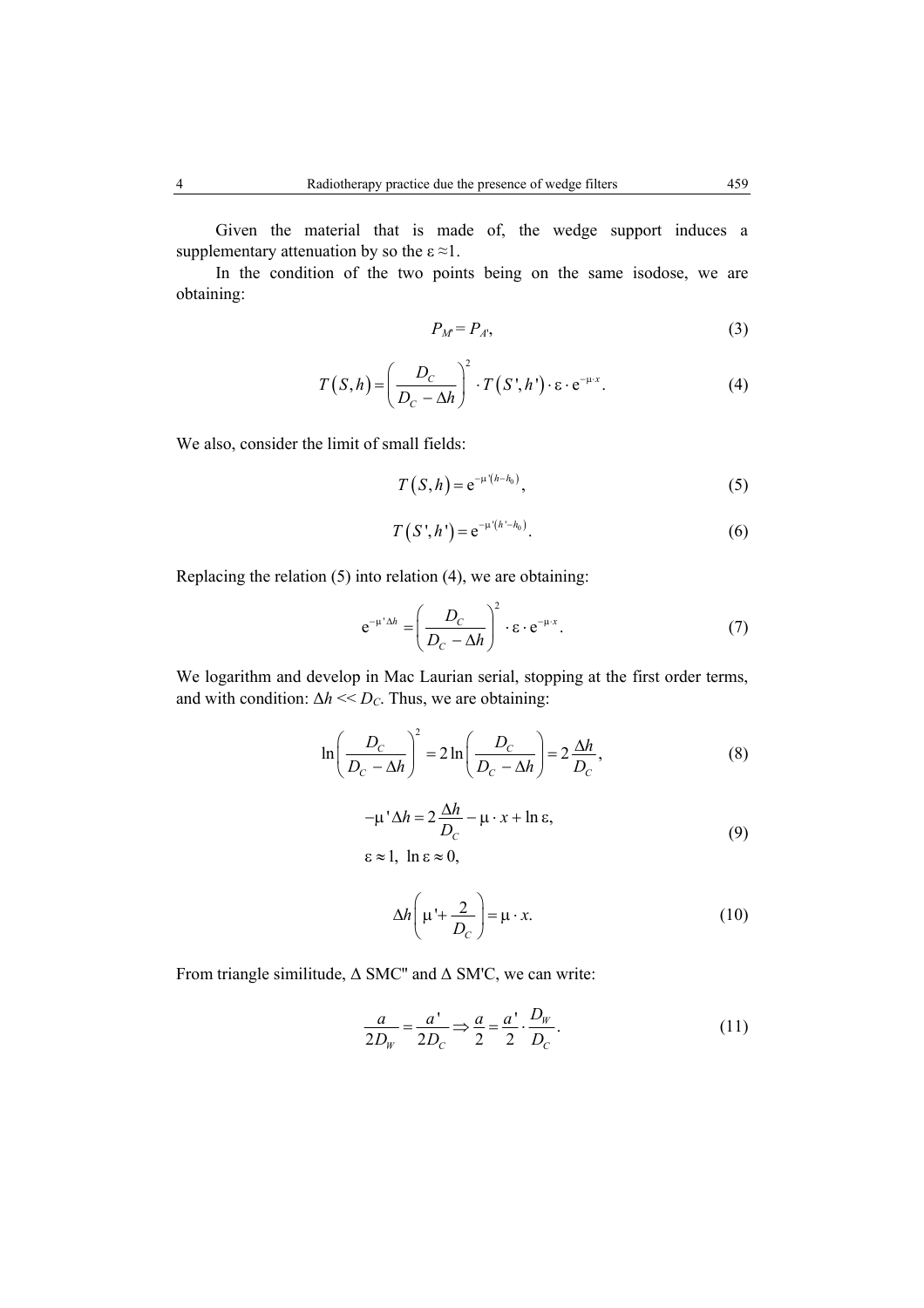We put the conditions:

$$
tg\theta = \frac{2\Delta h}{a'},
$$
  
\n
$$
tg\alpha = \frac{2x}{a},
$$
\n(12)

$$
\Delta h \left( \mu' + \frac{2}{D_c} \right) = \frac{D_W}{D_c} \mu \cdot \text{tg}\alpha,
$$
\n(13)

we are obtaining:

$$
tg\theta = \frac{D_w}{D_c} \cdot \frac{\mu}{\mu' + \frac{2}{D_c}} \times tg\alpha \Rightarrow tg\theta = \frac{\mu D_w}{\mu' D_c + 2} \cdot tg\alpha.
$$
 (14)

In above relations for  $\mu = 0$  (without wedge),  $\theta = 0$  and for  $\alpha = 0$  (also without wedge),  $\theta = 0$ 

$$
\theta > \alpha, \text{ because } \frac{\mu D_W}{2 + \mu' D_C} > 1 \tag{15}
$$

For small values of  $\alpha$  angle, the differences are coming from the corrections of ln ε term, which become important for small values. Increasing  $D_c$ , the angle  $\theta$ decreases. For  $D_C \to \infty, \theta \to 0$ .

For air  $(\mu^2=0)$ , the relation (14), becomes:

$$
tg\theta = \frac{\mu D_W}{2}tg\alpha.
$$
 (16)

From relation (14) it can be elaborate the premises that can allowed the simulation of an angled surface in the irradiation conditions (the angle is noted  $\alpha'$ ); this angled surface can be assimilated with a wedge tissue at the distance SSD (skin-source distance) =  $D<sub>C</sub> - h$ , which will produce a spinning conforming to the relation below:

$$
tg\theta' = \frac{\mu'(D_c - h)}{\mu'D + 2} \cdot tg\alpha'. \tag{17}
$$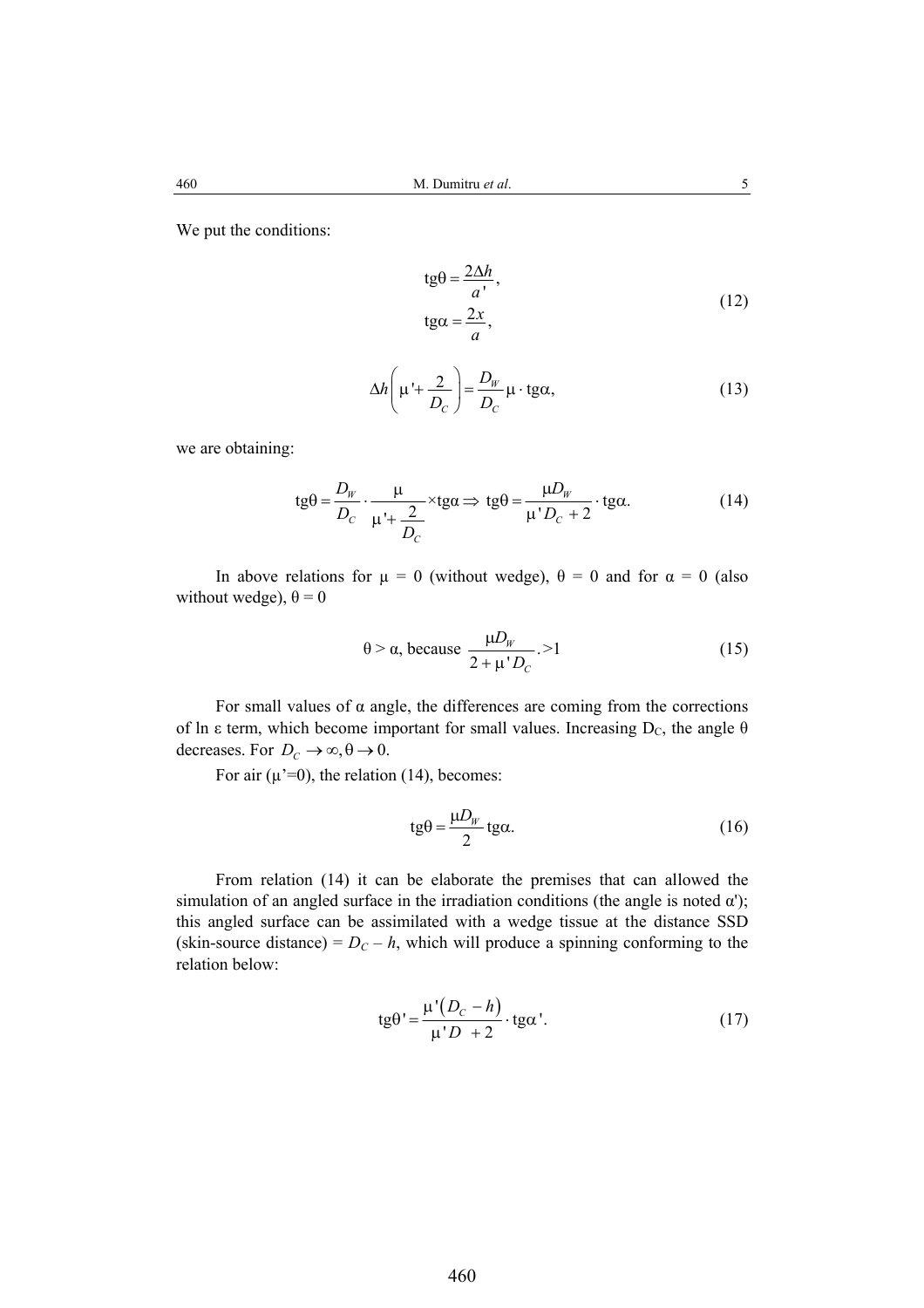We put the condition:  $\theta = \theta'$ , we are making equal between the relations (14) and (17), we are obtaining:

$$
tg\alpha = \frac{(D_c - h)\mu'}{D_\nu\mu}tg\alpha'.
$$
 (18)

This equation shows that the wedge angle influences the wedge tissue angled with an angle  $\alpha'$  and we must take into account this angled surface of the patient during the planning treatment performing. If we are using a single type of wedge, the absorption coefficient of wedge material and the wedge angle remain unchanged but if we have to use, in the planning treatment performing, more than one type of wedge filter, we must to take in to account these parameters because they are modifying the spinning angle of isodose plate and consequently the dose distribution into the target volume and, also into the normal surrounding tissues.

#### **2. THE WEDGE TRANSMISSION FACTOR**

It is defined as the ratio of dose at a specified depth (usually  $z_{\text{max}}$ ) on the central axis with the wedge in place  $(D_W)$  to the dose under the same conditions without the wedge  $(D_0)$  [8, 9]. This factor is used in MU calculations to compensate for the reduction in beam transmission produced by the wedge. The transmission factor depends on the depth and side of the square field.

In practice there are two types of wedge filters, individualized wedge system and universal wedge. For cobalt teletherapy are preferred the individualized wedge filters [5]. It is well known that the presence of wedge filters modifies the beam quality, by hardening and by softening beam. For the  ${}^{60}Co$  beam the presence of the wedge filter does not significantly change the central axis percent depth dose distribution, because the primary beam is mainly monoenergetic.

Theoretical principle of the absorbtion factor of wedge filters:

$$
W_F = \frac{\Delta_W}{\Delta_0},\tag{19}
$$

$$
W_F = \frac{I_0 \cdot e^{-\mu x}}{I_0} = e^{-\mu x},
$$
\n(20)

$$
x = \frac{\Delta_W}{\Delta_C} \cdot \frac{l_W}{2} \text{ tga},
$$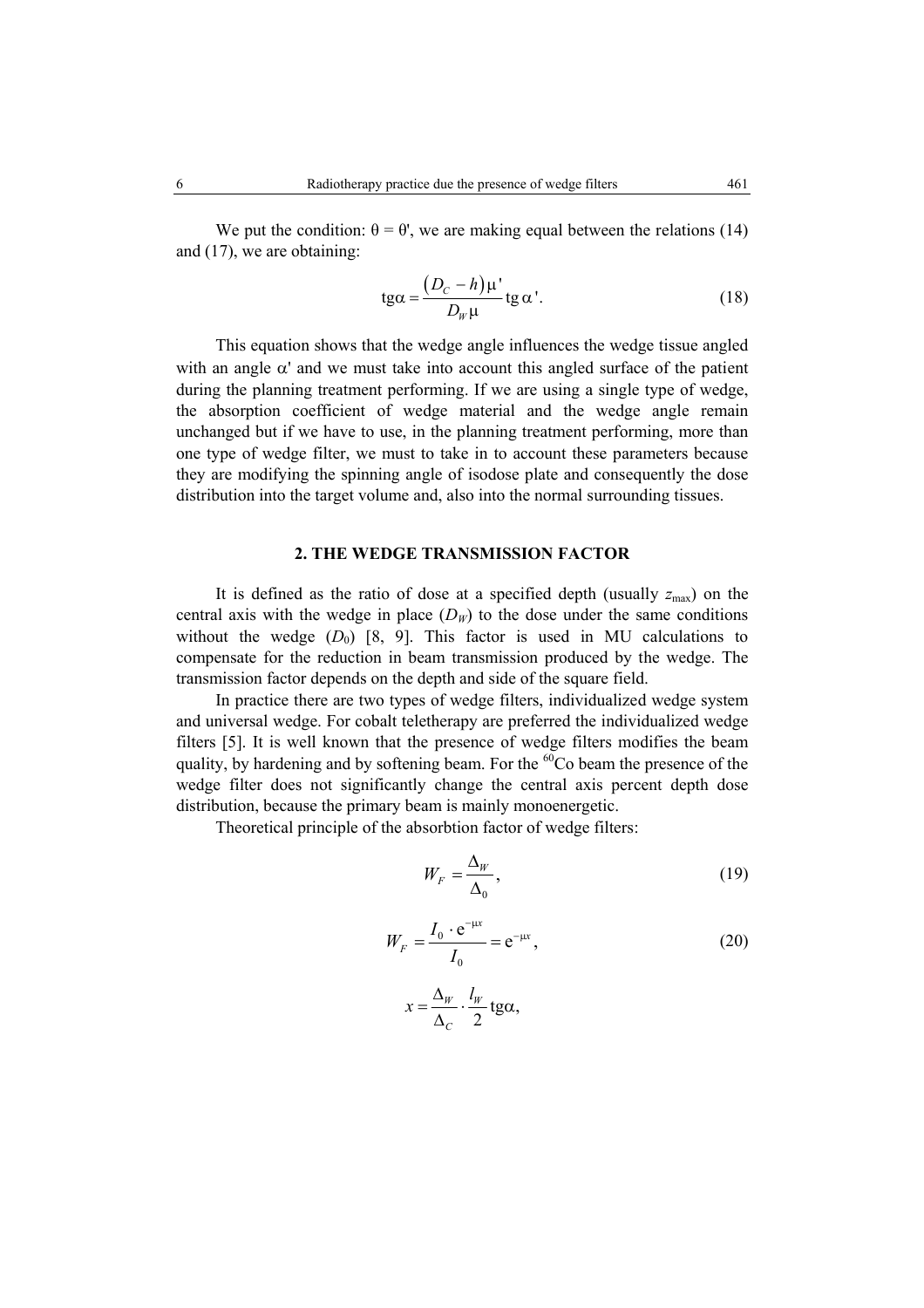$$
W_F = e^{-\mu \frac{\Delta_W}{\Delta_C} \cdot \frac{l_W}{2} \cdot \text{tg}\alpha},\tag{21}
$$

where:  $l_W$  is the filter side,  $l_W = a/2$  (Fig. 1):  $\Delta_W$ ,  $\Delta_0$  are the dose rate with and respective, without wedge filter.

The equation (21) is important given the wedge filter dependence of the wedge angle and the filter side. A specified filer side is used for a specified treatment field side, in the planning treatment performing.

#### **3. RESULTS AND EXPERIMENTAL DATA**

A physical wedge is an angled piece of lead or steel that is placed in the beam to produce a gradient in radiation intensity. Manual intervention is required to place physical wedges on the treatment unit's collimator assembly.

The measurements have been performed at the radiotherapy unit Theratron Elite 100 (Radiotherapy Department, Emergency Clinical Hospital, Galati). The irradiation geometry is similar with those from Fig. 1. It was used different wedges with the same angle  $(45^{\circ})$  but with different wedge side, for different field sizes at different depths.

 All measurements were carried out with 100 cm SAD. Data were collected using a PTW 0.6 cm<sup>3</sup> cylindric ionisation chamber inserted in a PTW water phantom  $(30\times30\times30 \text{ cm}^3)$ .

### 3.1. THE SPINNING ANGLE OF ISODOSE PLATE

With relation (14), knowing  $D_W$  for each type of wedge,  $D_C = 100$  cm, the values of wedge angle, the value of absorption coefficient of wedge material,  $\mu$  = 0.640 cm<sup>-1</sup> and the value of attenuation coefficient of irradiated medium – water equivalent soft tissue,  $\mu$ <sup>'</sup> = 0.063 cm<sup>-1</sup>, we can determine the spinning angle of isodose plate. The experimental data are comparing with data from Theraplan Planning System Charts (TPS Charts).

| The spinning angle of isodose plate conform relation (14)      |      |     |               |              |  |  |
|----------------------------------------------------------------|------|-----|---------------|--------------|--|--|
| Wedge type Wedge angle<br>= $45^0$<br>$D_W$ (cm)<br>$D_C$ (cm) |      |     |               |              |  |  |
|                                                                |      |     | (relation 14) | (TPS Charts) |  |  |
| $7.5W \times 18.5$                                             | 46.8 | 100 | 73.92         |              |  |  |
| $10W \times 18.5$                                              | 46.8 | 100 | 73.92         |              |  |  |
| $12.5W \times 18.5$                                            | 47.0 | 100 | 73.98         |              |  |  |

*Table 1*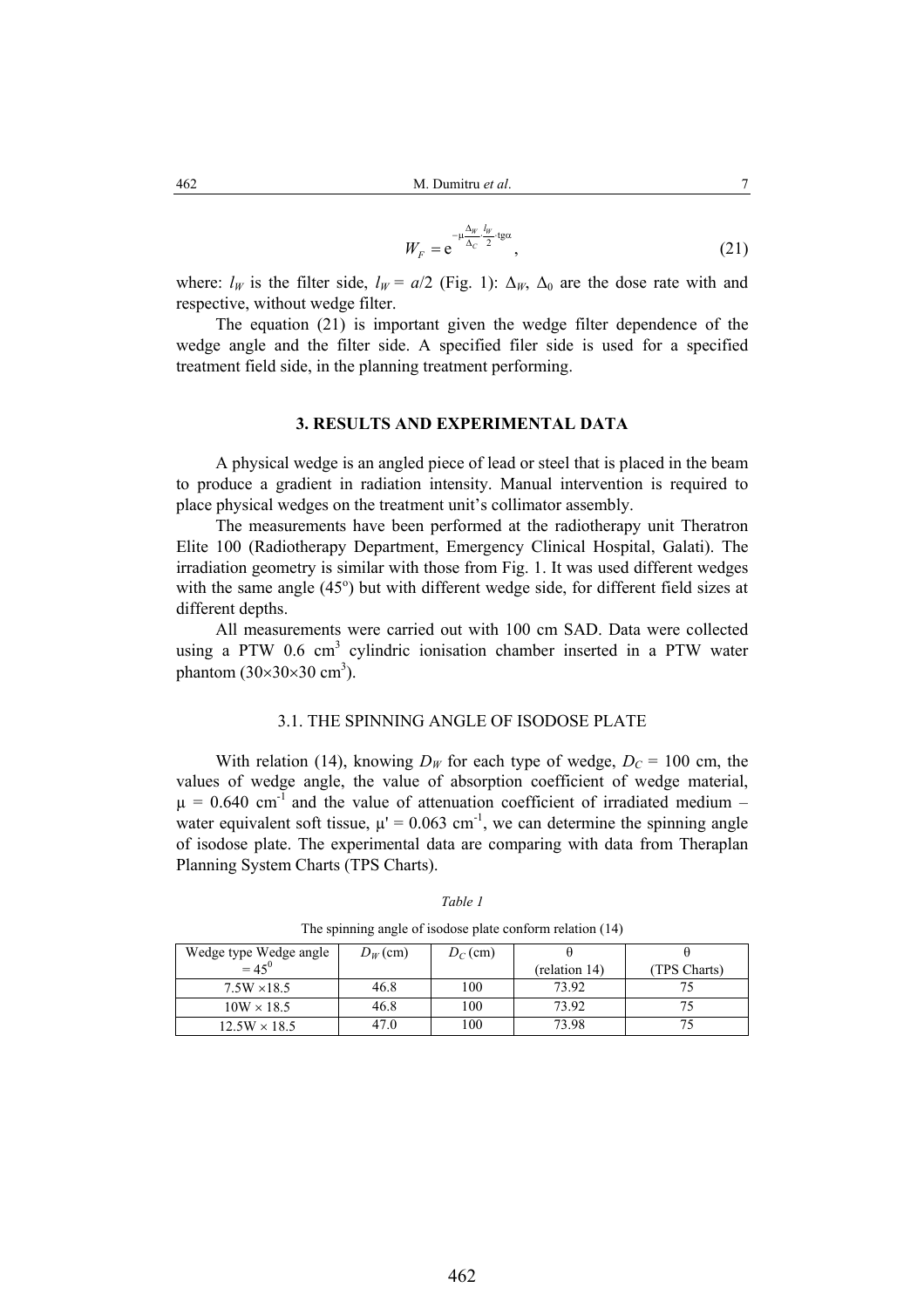**Variation of the spinning angle of isodose plate with the depth in case of angled surface's irradiation.** Relation 17 allows finding the spinning angle of isodose plate function of depth in case of angled surface's irradiation. With increasing of depth, the spinning angle decreases (Table 2, Fig. 2).

| The spinning angle of isoubse plate combined relation (17) |            |            |          |          |  |
|------------------------------------------------------------|------------|------------|----------|----------|--|
| Wedge type                                                 | $D_W$ (cm) | $D_C$ (cm) | $h$ (cm) | $\alpha$ |  |
| Wedge angle = $45^0$                                       |            |            |          |          |  |
| $7.5W \times 18.5$                                         | 46.8       | 100        | 0.5      | 12.29    |  |
|                                                            |            |            | 5        | 11.75    |  |
|                                                            |            |            | 10       | 11.14    |  |
| $10W \times 18.5$                                          | 46.8       | 100        | 0.5      | 12.29    |  |
|                                                            |            |            | 5        | 11.75    |  |
|                                                            |            |            | 10       | 11.14    |  |
| $12.5W \times 18.5$                                        | 47.0       | 100        | 0.5      | 12.23    |  |
|                                                            |            |            | 5        | 11.69    |  |
|                                                            |            |            | 10       | 11.09    |  |

The spinning angle of isodose plate conform relation (17)

*Table 2* 



Fig. 2 – Variation of spinning angle with depth.

# 3.2. THE ABSORBTION FACTOR OF WEDGE FILTERS

The theoretical calculated wedge factor values are conforming to relation (21), and shown in Table 3.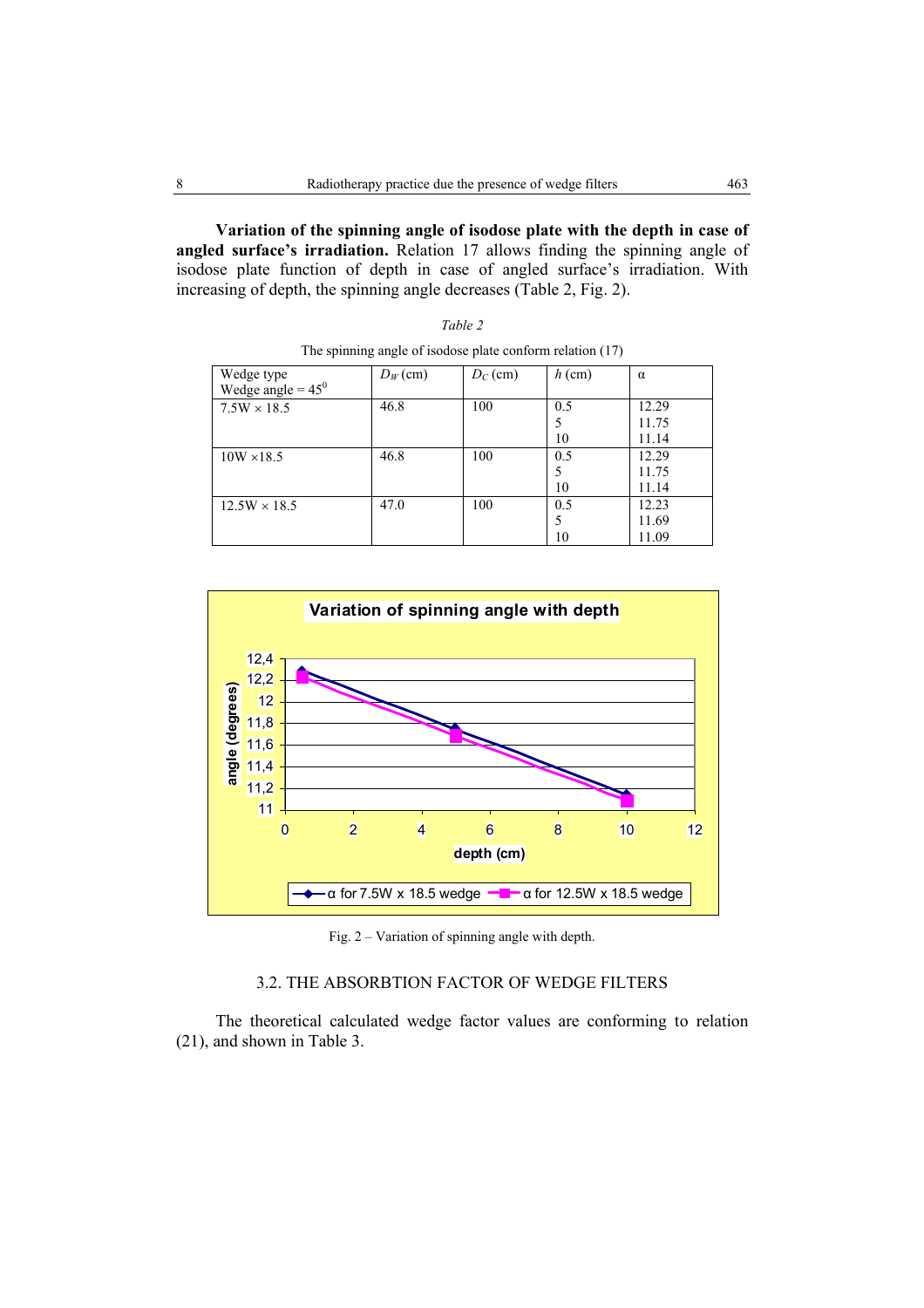*Table 3* 

| The calculated wedge factor conform relation (21) |                   |            |               |                                            |                                  |  |
|---------------------------------------------------|-------------------|------------|---------------|--------------------------------------------|----------------------------------|--|
| Wedge type<br>Wedge angle = $45^0$                | $\iota_w$<br>(cm) | $D_W$ (cm) | $D_C$<br>(cm) | calculated<br>$W_{\rm f}$<br>(relation 21) | $W_{\rm f}$<br><b>TPS Charts</b> |  |
| 7.5W x 18.5                                       | 7.5               | 46.8       | 100           | 0.71                                       | 0.683                            |  |
| $10W \times 18.5$                                 | 10                | 46.8       | 100           | 0.64                                       | 0.631                            |  |
| 12.5W x 18.5                                      | 12.5              | 47.0       | 100           | 0.60                                       | 0.581                            |  |

In order to confirm the theoretical results and to establish the concordance between theory and daily practice, we have performed measurements at the unit radiotherapy treatment, Theratron Elite 100. The results of measurements are summarized in Table 4. All measurements were carried out at the different moments of time (July, October and, respective, December 2011), with 100 cm SAD. Data were collected using a PTW  $0.6 \text{ cm}^3$  cylindric ionisation chamber inserted in a PTW water phantom  $(30\times30\times30\times10^{3})$ . The radiation field size was taken at the open  $10\times10$ cm<sup>2</sup>.

#### *Table 4*

The calculated wedge factor conform relation (19) after measurements at the radiotherapy treatment unit, Theratron Elite 100

|                       | Wedge type                 | $7.5W \times 18.5$ | $10W \times 18.5$ | $12.5W \times 18.5$ |
|-----------------------|----------------------------|--------------------|-------------------|---------------------|
|                       | wedge angle = $45^{\circ}$ |                    |                   |                     |
| <b>July 2011</b>      | $\check{D}_W$ (cGy/min)    | 45.5               | 42.25             | 37.07               |
| $\varepsilon = 2.0\%$ | $\dot{D}_0$ (cGy/min)      | 65                 | 65                | 65                  |
|                       | $W_{\rm f}$                | 0.7                | 0.65              | 0.57                |
| October 2011          | $\dot{D}_W$ (cGy/min)      | 44                 | 40                | 36                  |
| $\varepsilon = 1.6\%$ | $\dot{D}_0$ (cGy/min)      | 64                 | 64                | 64                  |
|                       | $W_{\epsilon}$             | 0.69               | 0.63              | 0.56                |
| December 2011         | $\dot{D}_W$ (cGy/min)      | 43.20              | 39.48             | 36.2                |
| $\varepsilon = 1.6\%$ | $\dot{D}_0$ (cGy/min)      | 62.72              | 62.72             | 62.72               |
|                       | W,                         | 0.69               | 0.63              | 0.58                |

The statistical analysis was performed using the XLSTAT program. Differences between the data sets were evaluated by using the Student t test. 1-Way Anova Test and the Pearson correlation coefficient were performed in order to find the concordance between theoretical and experimental values.

Comparing the different values of  $W_f$  calculated after measurements with theoretical value of  $W_f$  we observed that the values of Pearson coefficient indicates a very good concordance  $(r = 0.85, 0.66,$  and respective 0.73) with not statistically significant differences between the data sets,  $p = 0.85$ , 0.66 and respective 0.73 (Table 5).

464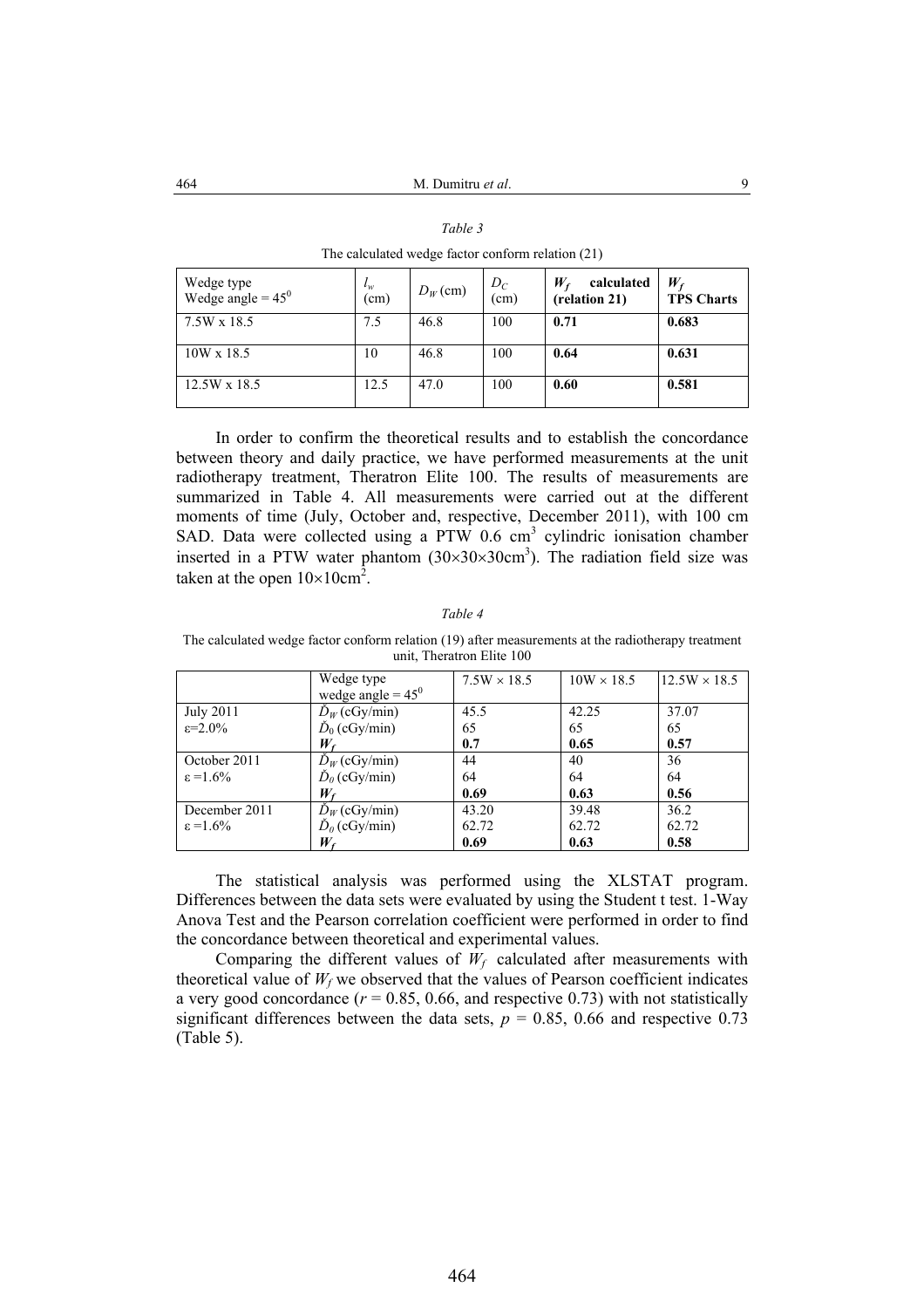| Wedge type<br>Wedge angle = $45^{\circ}$ | $W_{f}$<br>reference | $W_f$<br>07.2011         | $W_{f}$<br>10.2011       | $W_{\mathsf{f}}$<br>12.2011 |
|------------------------------------------|----------------------|--------------------------|--------------------------|-----------------------------|
| $7.5W \times 18.5$                       | 0.71                 | 0.7                      | 0.69                     | 0.69                        |
| $10W \times 18.5$                        | 0.64                 | 0.65                     | 0.63                     | 0.63                        |
| $12.5W \times 18.5$                      | 0.6                  | 0.57                     | 0.56                     | 0.58                        |
|                                          |                      | $r = 0.96$<br>$p = 0.85$ | $r = 0.92$<br>$p = 0.66$ | $r = 0.97$<br>$p = 0.73$    |

The comparison of the reference values of  $W_f$  with the experimental values

Comparing the different values of  $W_f$  calculated after measurements with value of  $W_f$  from Theraplan Planning System Charts, we observed that the Pearson coefficient values  $(r = 0.87, 0.92,$  and respective 0.97) indicates, also, a very good concordance, with not statistically significant differences between the two data sets,  $p = 0.87$ , 0.92 and respective 0.97 (Table 6).

| Table 6                                                                     |
|-----------------------------------------------------------------------------|
| The comparison of $W_f$ values from TPS Charts with the experimental values |

| Wedge type<br>Wedge angle = $45^{\circ}$ | $W_{f}$<br><b>TPS Charts</b> | $W_{f}$<br>07.2011 | $W_{\rm f}$<br>10.2011 | $W_{\rm f}$<br>12.2011 |
|------------------------------------------|------------------------------|--------------------|------------------------|------------------------|
| $7.5W \times 18.5$                       | 0.683                        | 0.7                | 0.69                   | 0.69                   |
| $10W \times 18.5$                        | 0.631                        | 0.65               | 0.63                   | 0.63                   |
| $12.5W \times 18.5$                      | 0.581                        | 0.57               | 0.56                   | 0.58                   |
|                                          |                              |                    |                        |                        |
|                                          |                              | $r = 0.98$         | $r = 0.99$             | $r = 0.99$             |
|                                          |                              | $p = 0.87$         | $p = 0.92$             | $p = 0.97$             |

Parametrical concordance tests showed a very good concordance between theoretical values (Tables 5, 6) and respective TPS Charts values of  $W_f$  (Table 4) and the experimental values.

### **4. DISCUSSIONS AND CONCLUSIONS**

In radiotherapy practice, the central axis depth dose distribution is not sufficient to characterize a radiation beam and frequently wedge filters are used. These raise two problems in the radiotherapy practice: progressive attenuation of beam across the field and spinning of isodoses curves plate.

 To calculate the absorbed dose along the central axis of a wedged beam, many treatment-planning systems use a single or multiple wedge factor to correct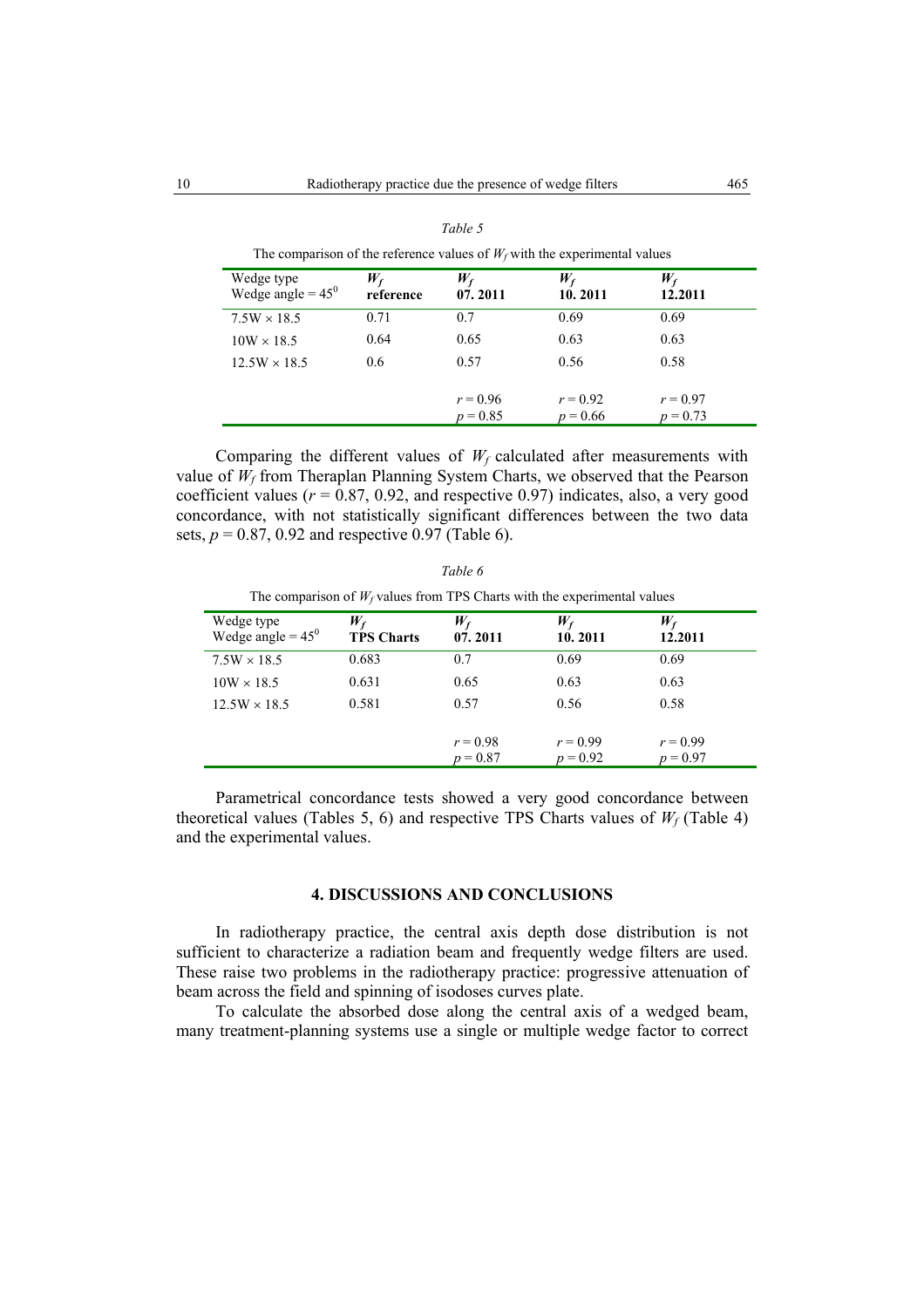for the corresponding attenuation [10]. Usually this factor is measured, for each wedge, on the central axis at fixed reference conditions of field size, depth and source to surface distance (SSD).

In our study we tried to find the concordance between the different values of  $W_f$  calculated after measurements at the radiotherapy Co-60 unit, with theoretical values of  $W_f$  calculated from formulas and given in Theraplan Planning System Charts. Our results are encouraging because we observed that the values are in very good concordance with not statistically significant differences between the two data sets. Also we calculated he spinning angle of isodose plate conform a theoretical relation and compared with the data from Theraplan Planning System Charts. The concordance between the theoretical and the experimental values was very good, that means we can use our experimental results for determination of treatment time for our patients.

Also, our study has a limit because we did not make the measurements in order to identify the wedge factor variation with field size and depth and the effect of wedge orientation (IN, OUT, LEFT, RIGHT) on wedge factor.

 Richard A. Popple *et al.* [9] have demonstrated that wedge factors for externally mounted wedges are not dependent on orientation and can be determined using a small set of measurements spanning the range of minimum and maximum available field sizes.

Heukelom *et al.* [10] have observed that the magnitude of the wedge-induced change of the head scatter dose component is almost completely determined by the amount of irradiated wedge volume and, furthermore, that the  $W_f$  is proportional to the irradiated wedge volume [12].

 Future studies will bring out more information about the effect of wedge orientation on wedge factor.

#### REFERENCES

- 1. Emil Strunga, *Physical parameters for wedge filter used in radiotherapy*, Radiotherapy and Oncology, **37**, Supplement 1, October 1995, pp 59–59(1).
- 2. Cohen M, Burns JE, Sears R., *Physical aspects of cobalt 60 teletherapy using wedge filters. I. Physical investigation*, Acta Radiol, **53**, 401 (1960); II. *Dosimetric consideration*, Acta Radiol, **53**, 486 (1960).
- 3. Aron BS, Scapicchio M., *Design of universal wedge filter system for a cobalt 60 unit*, Am. J. Roentgenol, **96**, 70 (1966).
- 4. Faiz M. Khan, *The physics of radiation therapy*, Second edition, Williams & Wilkins, Maryland., **11**, 227–259 (1994).
- 5. Carlos A. Perez, Luther W. Brandy, *Principles and Practice of Radiation Oncology*, Second Edition, J.B. Lippincott Company, **8**,183–207 (1992).
- 6. Gunilla C. Bentel, *Radiation Therapy Planning*, McGraw-Hill, Inc., 1992, **3**, 49–86.
- 7. British Institute of Radiology, British Journal of Radiology, Supplement No.11, London 1972.